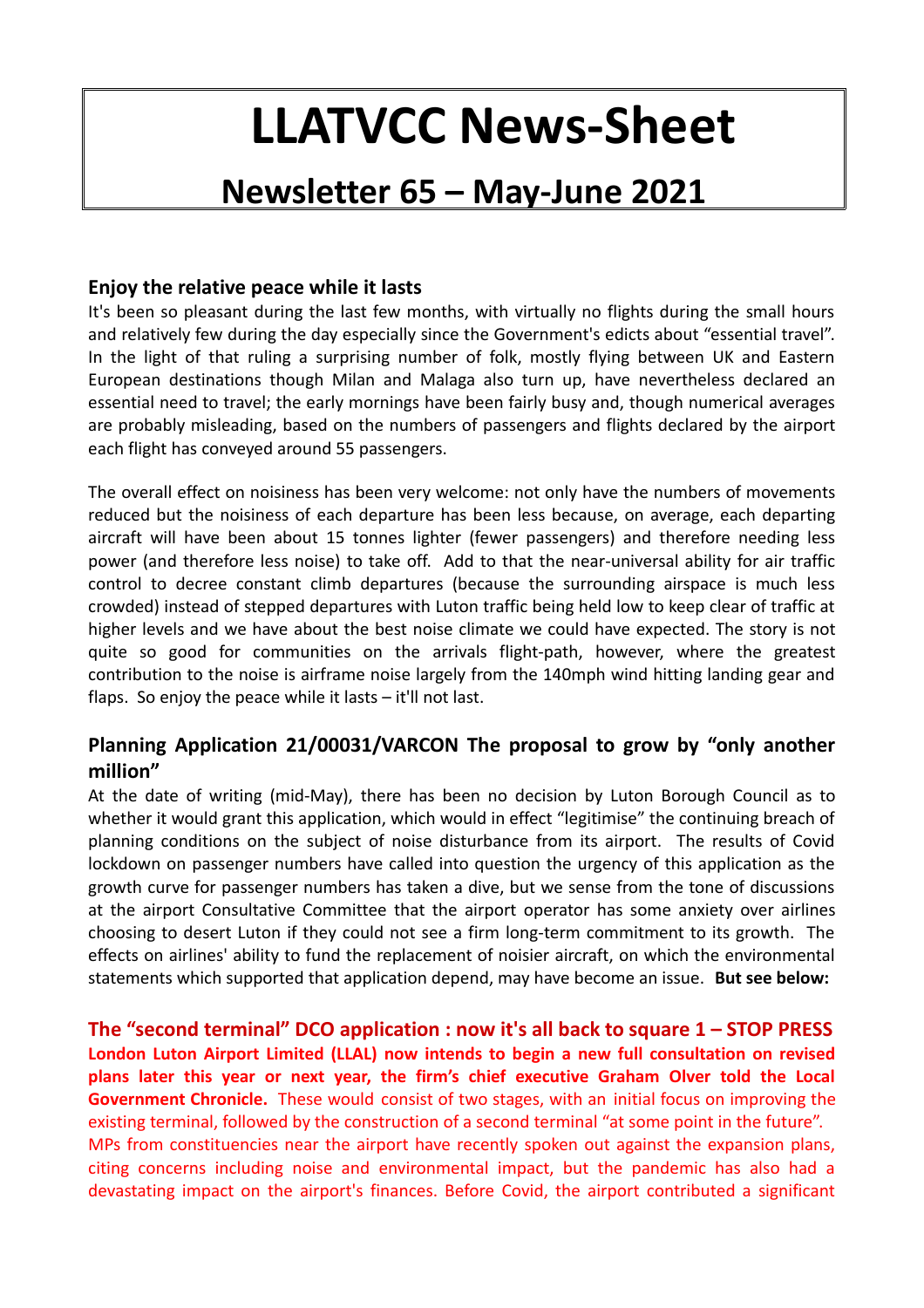amount to the council's income, providing a £19.1m dividend in 2019-20, £15.8m servicing debt and a further £9.9bn for local charities and community groups. The airport says it has provided £287m to the council since 1998 in dividend, rents and payment for services.

But last year the council had to borrow £60m from the Public Works Loans Board and lend it to LLAL to ensure its stability as the pandemic resulted in a collapse in passenger numbers. Luton BC was also granted a [£35m emergency capitalisation direction for 2020-21 by the government in](https://www.lgcplus.com/finance/exceptional-support-councils-promised-96m-by-2022-11-02-2021/) [February](https://www.lgcplus.com/finance/exceptional-support-councils-promised-96m-by-2022-11-02-2021/), with a further £14m expected this financial year. This support is tied to an assurance review that will explore "reducing the council's financial exposure to the airport".

We'd already understood that an application for a Development Consent Order (DCO) to construct a second terminal and associated works would not be submitted this year and work is in hand to make the application the greenest possible. Quite how this will play against the Government's inclusion of international aviation in the UK's carbon budget very much remains to be seen – the airport owner LLAL has insisted that its airport is already almost as green as it could be and contributes "only" around 4% of all the greenhouse gas emissions from flights which use it. The extent to which even the very local component of the landing and takeoff cycle, which on average (a slightly misleading statistic) consumes 40% of the fuel burnt on the average flight and thus the CO2 generated, was factored into that assertion isn't clear. Given that the preponderance of Luton flights being of relatively short duration, with low-cost carriers keen to operate as many daily cycles as possible, their landing and takeoff cycle fuel burn would constitute more than the overall 40% average, which is for flights of all lengths and durations.

So there will clearly be a lot of new and creative arithmetic to be done to support the application – we may see a hint of it when we are involved once more with the Design Group working on the design of a noise envelope for an expanded airport. One would have thought that, in the light of the change of Government policy on the carbon budget now having to incorporate international aviation, airports with inclinations to expand would have put such plans on "hold". The recent plan to grow Leeds/Bradford was called-in by the Minister, but we hear that Heathrow is once again buying up houses that would need to be levelled if their third runway scheme was to go ahead. It's not easy to read the future.....

### **Another sideways look at the airport and its contribution to local employment:**

In our last newsletter we set out the rarely-debated down-side of aviation-based tourism. Broadly stated, our estimate was that with the overwhelming proportion of Luton's passengers being outbound tourists the Office of Statistics data suggests that the net loss to the national and local economy caused by Luton's operations at the level of 18million passengers per year was around £2.4 billion.

 Here's another aspect. For years, until we and many others exploded the myth, the aviation industry peddled the "1000 new jobs per 1 million additional passengers" tale when justifying expansion schemes. In some of Luton's own recent publications the claim is that each additional million passengers somehow generates another 800 local jobs.

Each year a jointly-owned Annual Monitoring Report (AMR) is published by Luton Borough Council (LBC) and the airport operator (LLAOL). It used to be largely produced by LBC and represented its annual stewardship report for its airport, but has been progressively taken over by LLAOL who have turned it into more of an element of their overall PR arsenal. One component of the AMR is a section on the airport's contribution to local employment. The "jobs" numbers are, as they have been for years, flattering estimates based on a mix of actual counts and calculations of "indirect, induced and catalysed jobs" - for example, claiming a share of the number of jobs in local branches of McDonalds because airport employees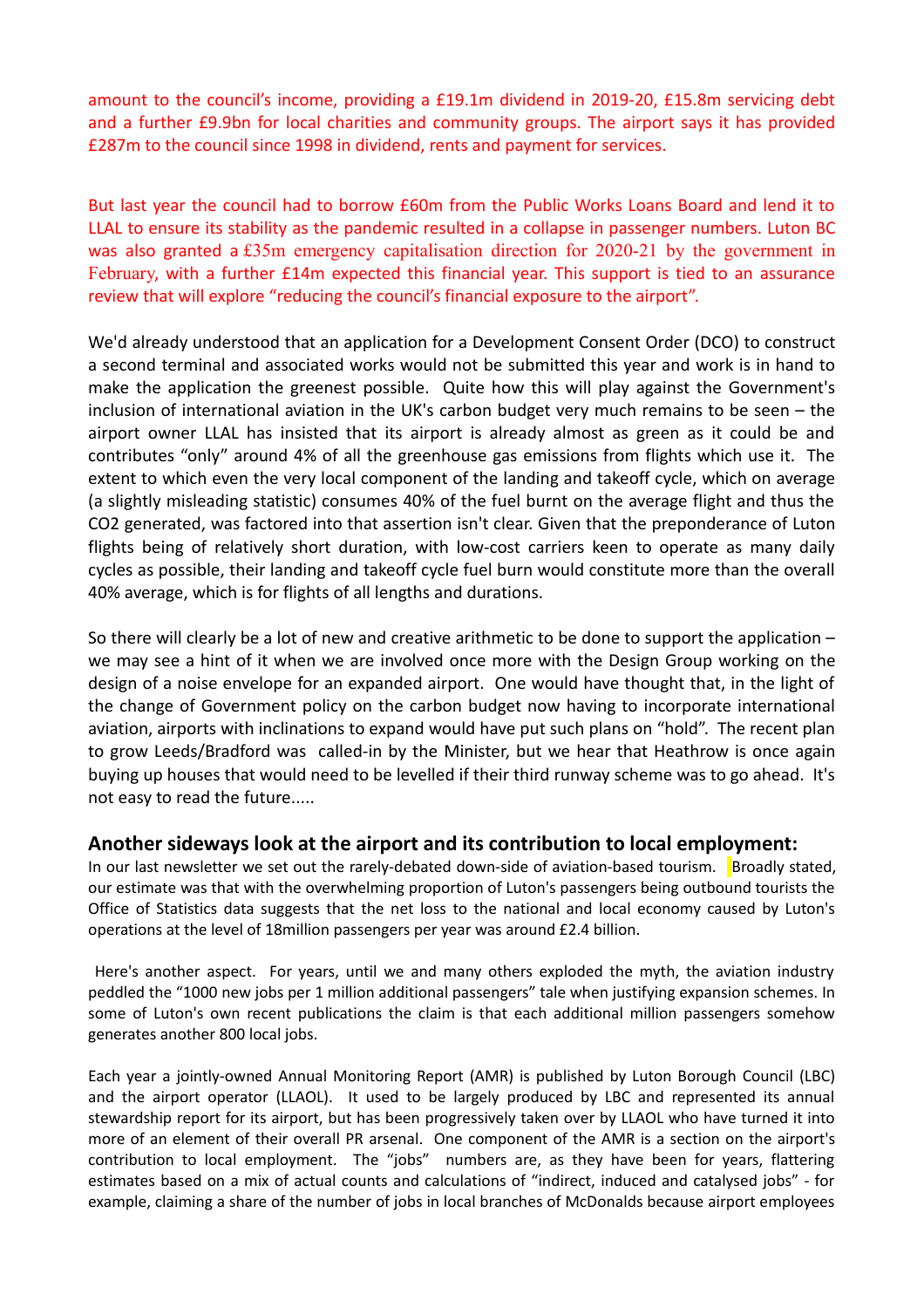may have bought burgers there. But, flawed though they undoubtedly are, the basis on which they're calculated doesn't change.

Using the airport's own published data: according to the airport's Annual Monitoring Report, in 2013 the airport handled 9.7 million passengers and claimed to support about 8400 jobs in and around the airport.

According to the 2019 AMR the airport handled 17.99 million passengers so one might expect that this level of passenger activity would, pro rata, have supported 15,600 jobs: but the AMR declares only 11,200 – an increase of **at best 300 jobs per million passengers, not the 800 jobs that some publications have suggested.** 

### **Aviation and the UK's Carbon Budget**

There has been a long-awaited strengthening of the Government's willingness to address aviation's climate change impacts, including the significant decision to include international aviation and shipping emissions in the UK's carbon budgets and net zero legislation. Publication of the Government's net zero aviation policy is still awaited: we need to see the "small print". However, the Climate Change Committee (CCC) has made clear that adequate airport capacity already exists to meet the future levels of demand it deems to be compatible with a balanced pathway to achieving net zero by 2050, and advises therefore that there should be no net increase in airport capacity unless the industry over-delivers emissions reductions. **The inescapable logic is that any approved expansion at one airport will necessarily impact upon the existing capacity that can be permitted to be used at others around the country.** 

The pandemic has damaged the business capability of some airports and airlines, reducing their ability to invest, particularly in the innovation required to deliver net zero – largely by replacement of older and thirstier aircraft. However, it appears not to have affected airports' appetite to pursue permission to expand. All of these expansion plans have the potential to increase greenhouse gas emissions, and therefore run contrary to the recommendations of the CCC. Allowing some decisions to be determined locally at this time prejudges the outcome of the Government's consultation on net zero aviation. An uncoordinated and unplanned approach to airport expansion before appropriate policy is in place puts achievement of net zero in jeopardy. We suggest that until the Government has framed a net zero plan for the sector, including a national strategy for airport capacity which acknowledges and plans for the new carbon constraints, it would be responsible to impose a blanket moratorium on all airport expansion planning.

### **Carbon Offsetting: again called into question**

Offsetting seems to be rather more "greenwash" than is generally realised, whether it's in the form of simple tree-planting, the more creative (and less credible) schemes based on paying to prevent **de**forestation, or through use of aviation fuel produced from waste materials. We've always been suspicious of the tree-planting schemes: the answer to the question "when is the best time to plant a tree?" is "about 50 years ago" - today's saplings will do nothing to absorb today's emissions, and since the soil is pretty thin at 36000 feet, which is where the CO2 lingers for decades, trees planted at ground level don't absorb much of what's poured out. Those deforestation schemes tend to have relatively short lives rather than dealing with long-term problems, and many seem unable to stand up to audit – especially in the area of forecasting what level of deforestation would have occurred in the absence of the schemes. The Guardian, and Greenpeace surveyed 10 of the largest schemes and called them all into varying degrees of doubt.

The "waste-to-fuel" processes work: but still cannot overcome the disadvantage of consuming lots